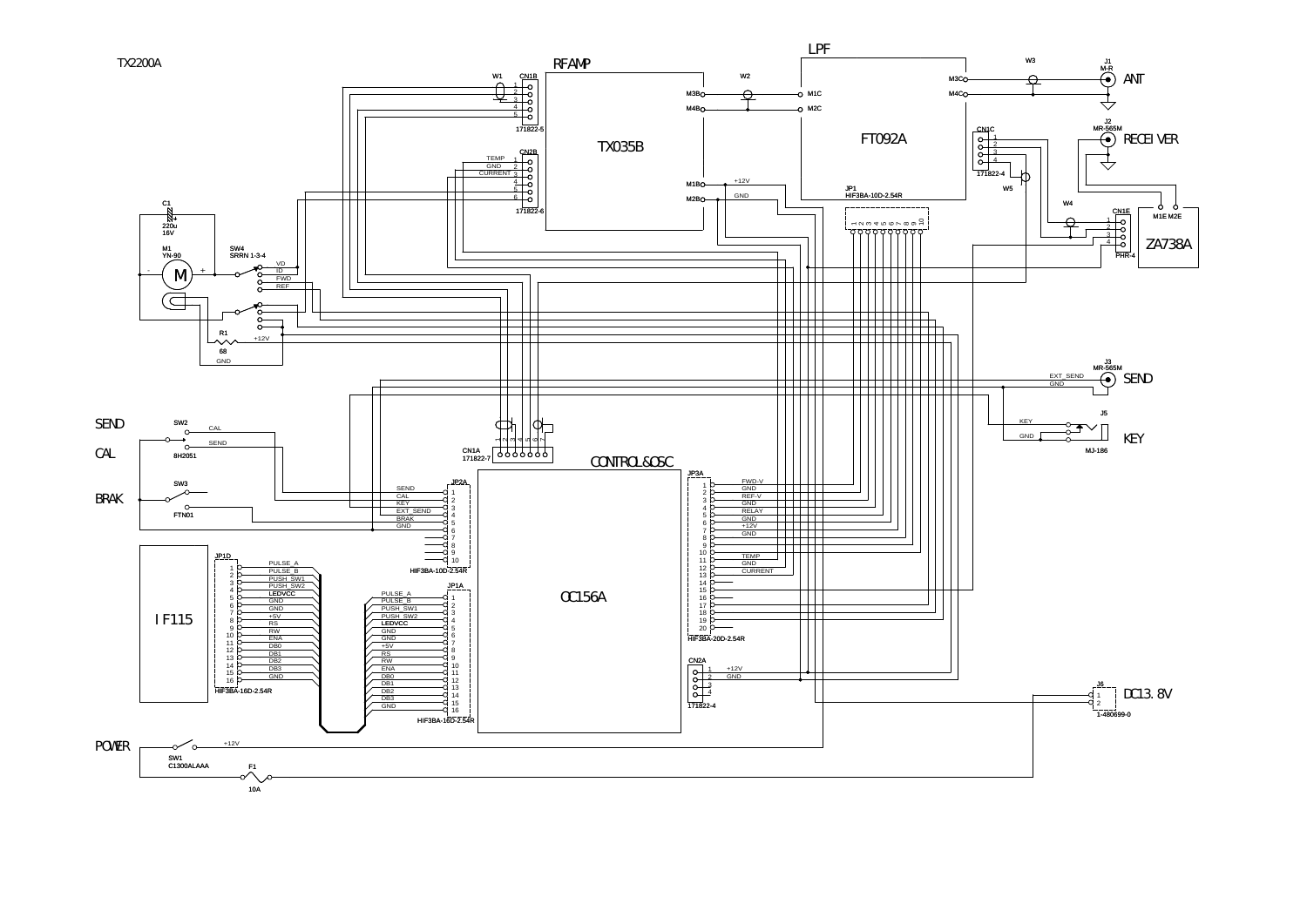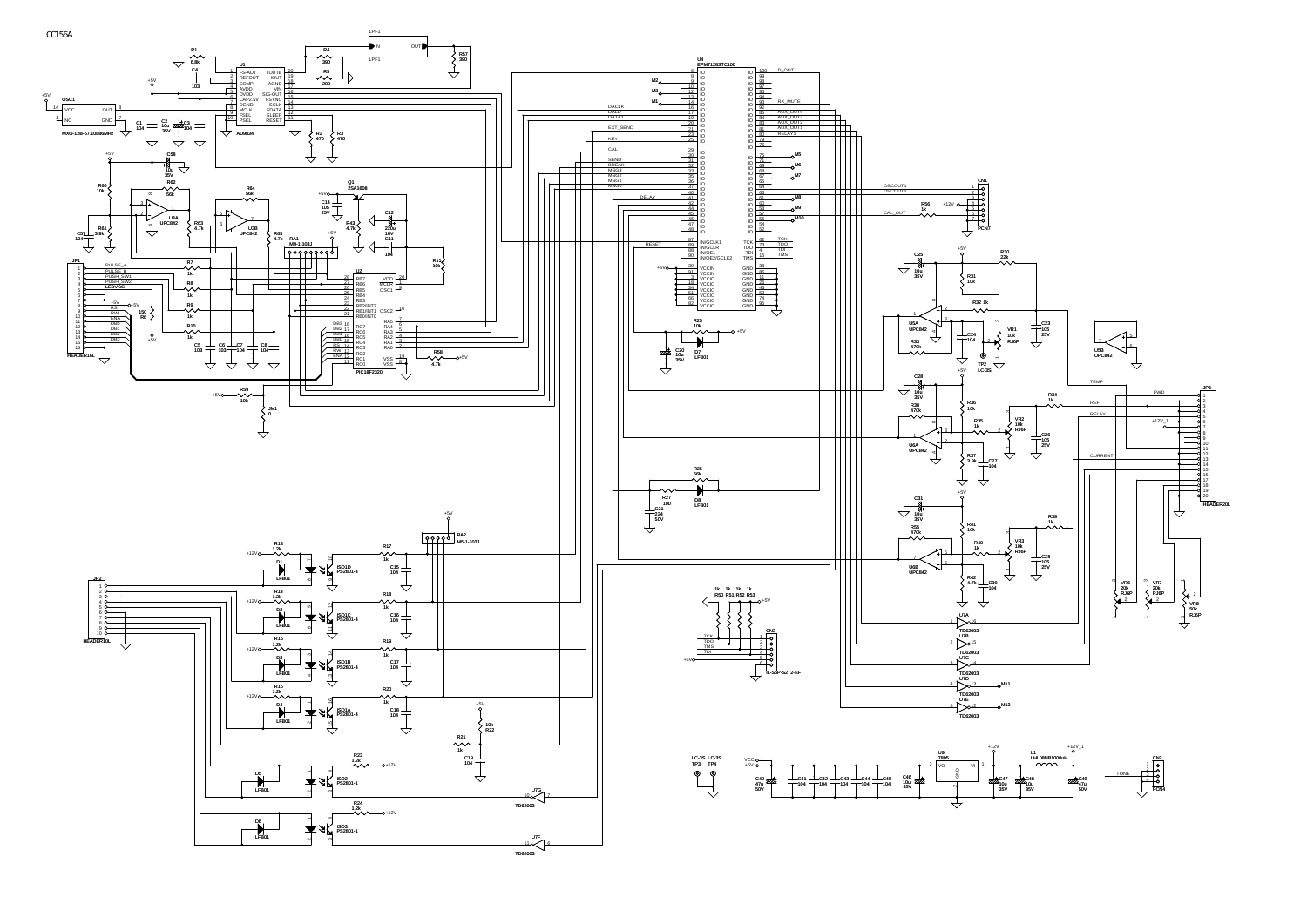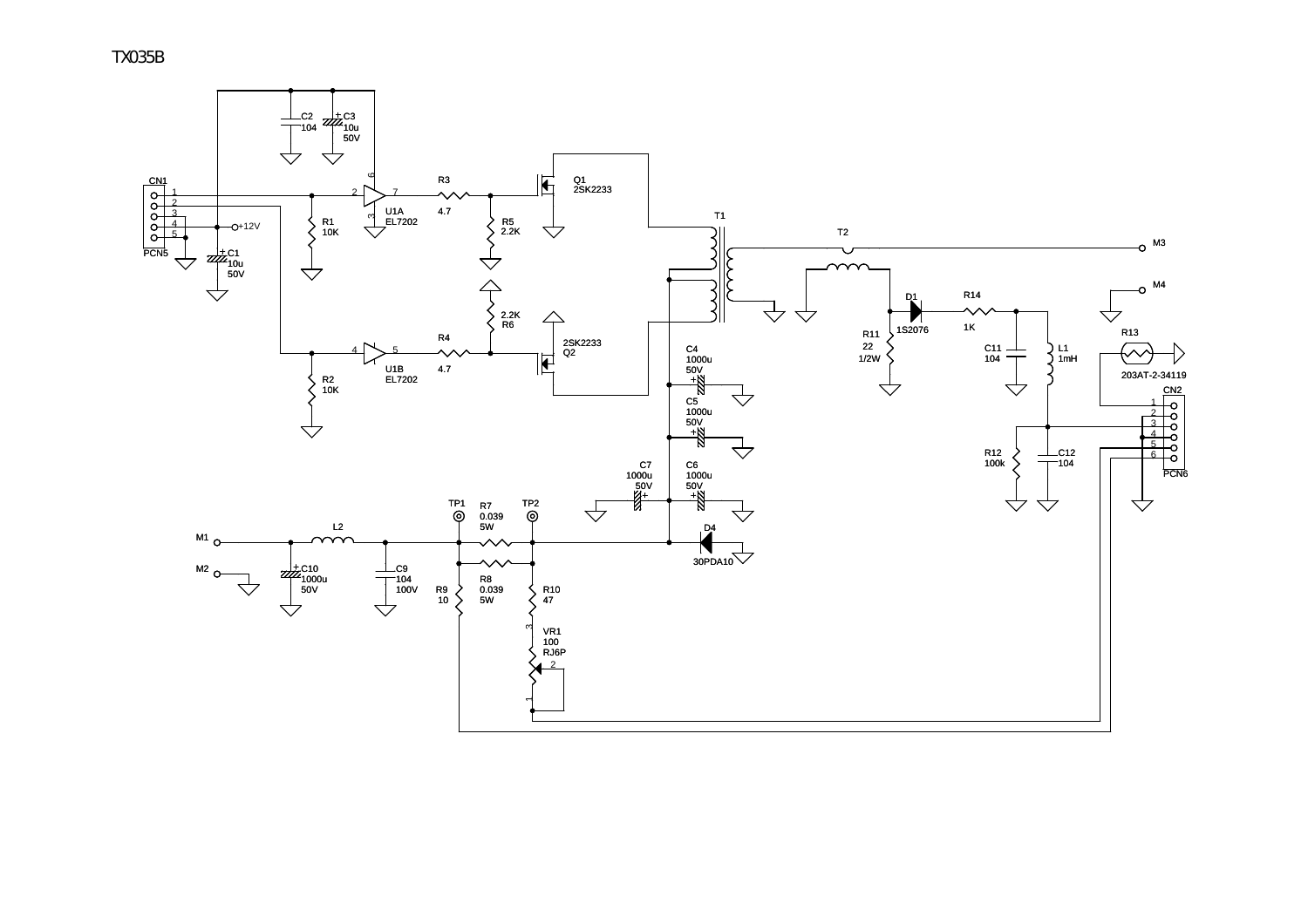

FT092A